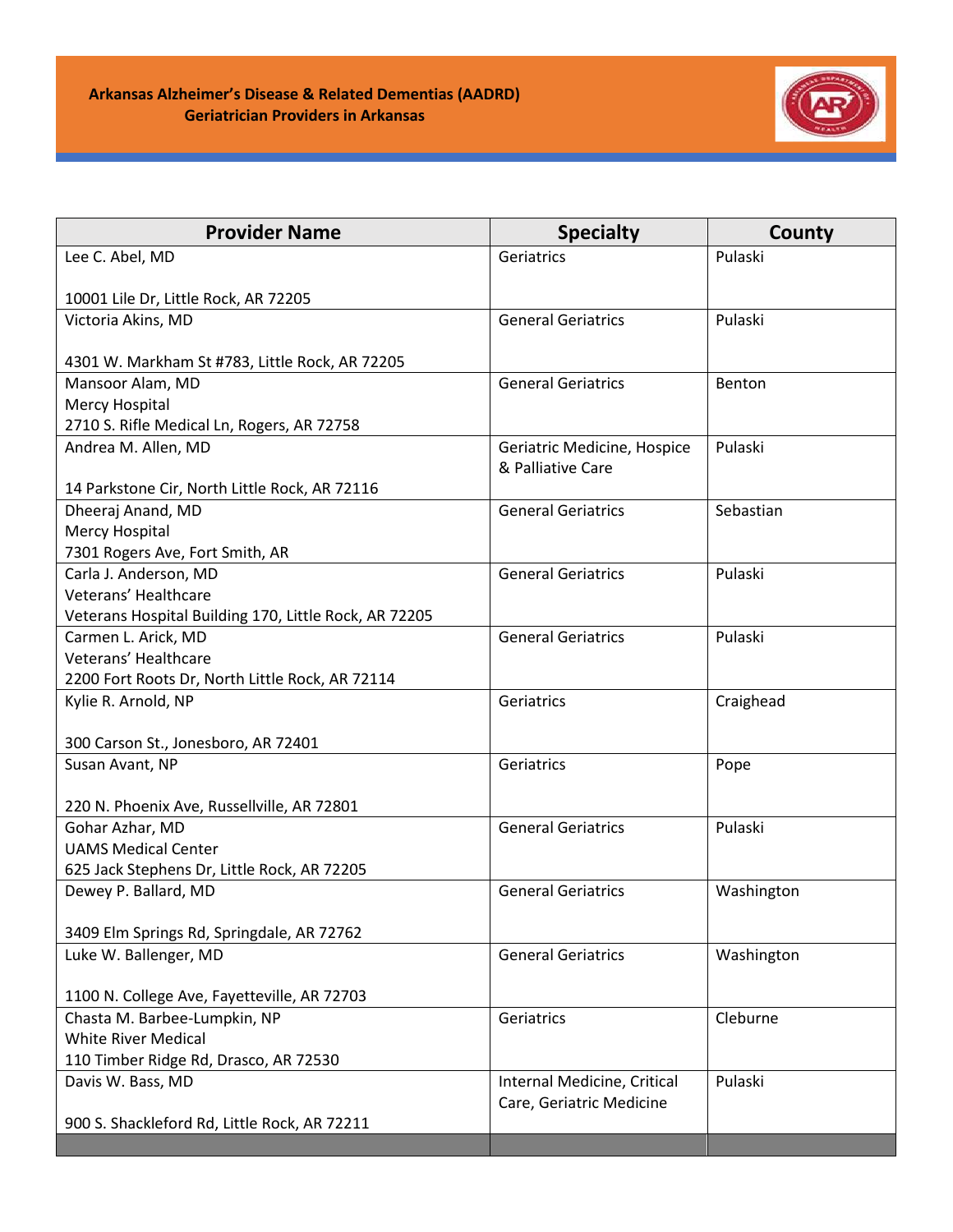

| Saraswathy S. Batter, MD                           | Geriatrics                   | Pulaski    |
|----------------------------------------------------|------------------------------|------------|
| Veterans' Healthcare                               | Hospice and Palliative Care  |            |
| 2200 Fort Roots Dr, Little Rock, AR 72114          |                              |            |
| Valerie A. Beavers, NP                             | <b>General Geriatrics</b>    | Pulaski    |
| CHI St. Vincent's                                  |                              |            |
| 5315 W. 12 <sup>th</sup> St, Little Rock, AR 72204 |                              |            |
| Paige B. Beck, MD                                  | <b>General Geriatrics</b>    | Pulaski    |
| <b>UAMS Medical Center</b>                         |                              |            |
| Little Rock, AR 72205                              |                              |            |
| Holland Belline, NP                                | Geriatrics                   | Washington |
| <b>Washington Regional Medical Center</b>          |                              |            |
| 12 E. Appleby Rd, Ste 101, Fayetteville, AR 72703  |                              |            |
| George H. Benjamin, MD                             | <b>General Geriatrics</b>    | Benton     |
|                                                    |                              |            |
| 451 S. Holly St, Siloam Springs, AR 72761          |                              |            |
| Gary L. Bevill, MD                                 | <b>General Geriatrics</b>    | Union      |
| <b>Medical Center of South Arkansas</b>            |                              |            |
| 600 S. Timberlane Dr., El Dorado, AR 71730         |                              |            |
| Davis P. Brown, MD                                 | Family Medicine, Geriatric   | Polk       |
|                                                    | Medicine                     |            |
| 1302 Hwy 71 N, Mena, AR 71953                      |                              |            |
| John B. Bond, MD                                   | <b>General Geriatrics</b>    | Garland    |
| St. Bernard's Medical Center                       |                              |            |
| 1662 Higson Ferry Rd, Hot Springs, AR 71913        |                              |            |
| Jasmine A. Brathwaite, MD                          | <b>General Geriatrics</b>    | Pulaski    |
| <b>Baptist Medical Center</b>                      |                              |            |
| 2100 Pike Ave, North Little Roc, AR 72114          |                              |            |
| James, S. Bridges, MD                              | <b>General Geriatrics</b>    | Garland    |
|                                                    |                              |            |
| 1 Mercy Ln, Hot Springs, AR                        |                              |            |
| Homer E. Brooks, MD                                | <b>General Geriatrics</b>    | Craighead  |
|                                                    |                              |            |
| 4802 E. Johnson Ave, Jonesboro, AR                 |                              |            |
| Kimberly D. Burner, MD                             | Geriatric Medicine, Hospital | Benton     |
|                                                    | Medicine                     |            |
| 16723 Hwy 62, Garfield, AR 72732                   |                              |            |
| William W. Burnham, MD                             | <b>General Geriatrics</b>    | Pulaski    |
|                                                    |                              |            |
| 4300 W. 7th St Little Rock, AR 72205               |                              |            |
| Thomas D. Cain, MD                                 | <b>General Geriatrics</b>    | Pulaski    |
| <b>Baptist Medical Center</b>                      |                              |            |
| 10001 Lile Dr, Little Rock, AR 72205               |                              |            |
| Kanisher Caldwell, NP                              | Geriatrics                   | Pulaski    |
|                                                    |                              |            |
| 8060 Count Massie Rd, Maumelle, AR 72113           |                              |            |
|                                                    |                              |            |
|                                                    |                              |            |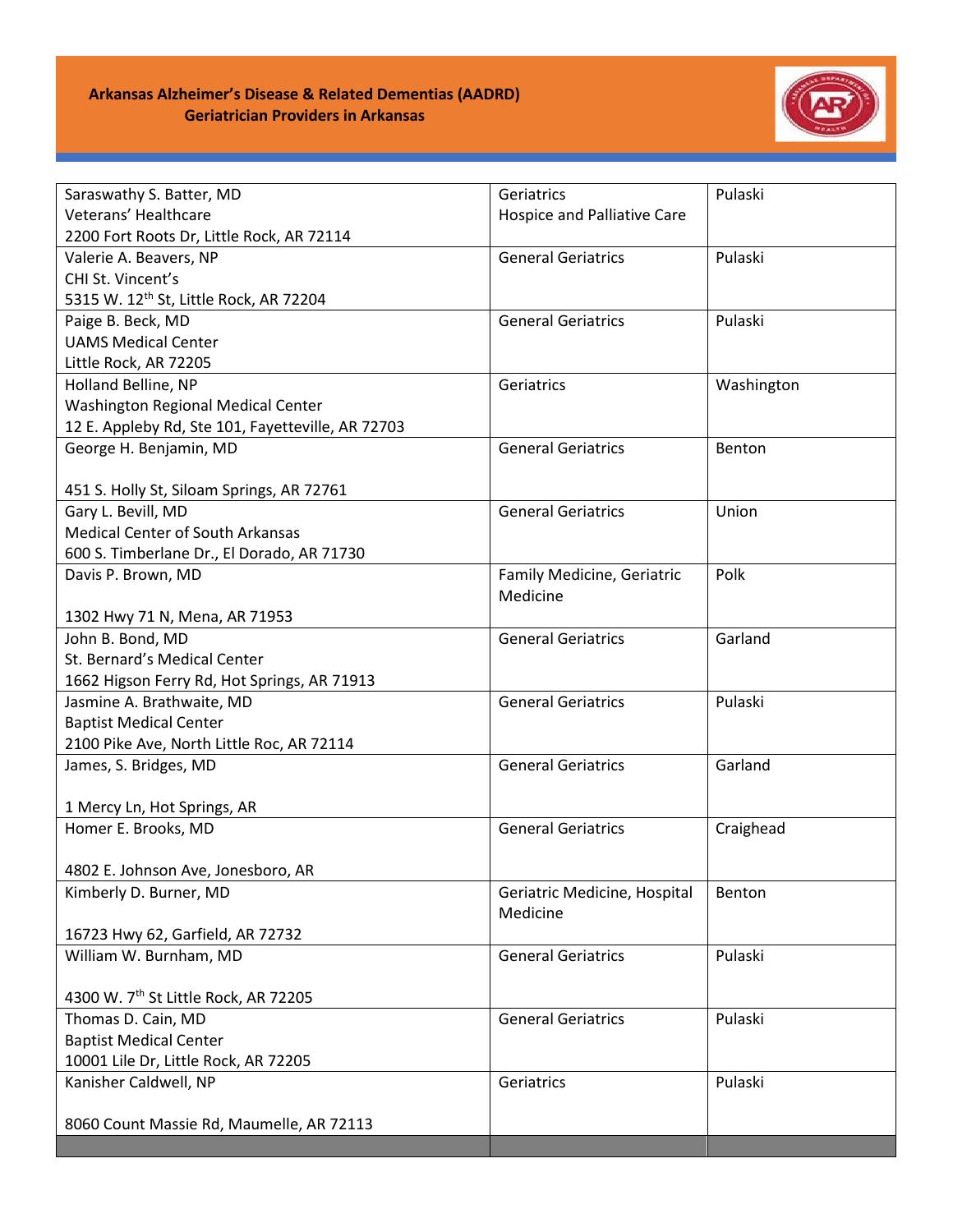

| Delbra R. Caradine, MD                                                  | <b>General Geriatrics</b>                   | Pulaski    |
|-------------------------------------------------------------------------|---------------------------------------------|------------|
| <b>UAMS Medical Center</b>                                              |                                             |            |
| 4301 W. Markham St, Little Rock, AR 72205                               |                                             |            |
| Sarah A. Carter, MD                                                     | <b>General Geriatrics</b>                   | Cleburne   |
| 369 Belmont Acres Cir, Tumbling Shoals, AR 72581                        |                                             |            |
| Kristin L. Chaffee (Wheeler), MD                                        | <b>General Geriatrics</b>                   | Pulaski    |
| 3401 Spring Hill, Ste 240, North Little Rock, AR 72117                  |                                             |            |
| Jeffery S. Cheek, NP                                                    | Geriatrics                                  | Pulaski    |
| 2200 Fort Roots Dr, North Little Rock, AR 72114                         |                                             |            |
| Amanda Chitsey, NP                                                      | Geriatrics                                  | Boone      |
|                                                                         |                                             |            |
| 102 W. Stephenson Ave, Harrison, AR 72601                               |                                             |            |
| Curtis B. Clark, MD                                                     | Geriatrics, Family Medicine                 | Grant      |
|                                                                         |                                             |            |
| 1512 West Center St, Sheridan, AR 72150                                 |                                             |            |
| Donna Cleary, NP                                                        | Geriatrics                                  | Pulaski    |
| 2200 Fort Roots Dr, North Little Rock, AR 72114                         |                                             |            |
| Jennifer M. Co, MD                                                      | <b>General Geriatrics</b>                   | Pulaski    |
| <b>Baptist Medical Center</b>                                           |                                             |            |
| 10001 Lile Dr, Little Rock, AR 72205                                    |                                             |            |
| Amanda Combs, NP                                                        | Adult Care, Geriatrics,                     | Sebastian  |
|                                                                         | <b>General Surgery</b>                      |            |
| 1500 Dodson Ave, Fort Smith, AR 72901                                   | <b>General Geriatrics</b>                   | Washington |
| Melonie A. Cook, NP                                                     |                                             |            |
| 1407 Jennifer St, Springdale, AR 72762                                  |                                             |            |
| Emily Coombs, NP                                                        | <b>Adult Care, Geriatrics</b>               | Washington |
|                                                                         |                                             |            |
| 12 E. Appleby Rd, Fayetteville, AR 72703                                |                                             |            |
| Danilo L. Cruz, MD                                                      | <b>General Geriatrics</b>                   | Sebastian  |
| Mercy Hospital                                                          |                                             |            |
| 1500 Dodson Ave, Fort Smith, AR 72901                                   |                                             |            |
| Sanjay R. Dass, MD                                                      | Geriatric Medicine, Hospice                 | Pulaski    |
| CHI St. Vincent                                                         | and Palliative Care,                        |            |
| 16221 St. Vincent Way, Little Rock, AR 72223                            | <b>Preventive Medicine</b>                  |            |
| Rohit Dhall, MD                                                         | Movement Disorder,                          | Pulaski    |
| <b>UAMS Medical Center</b><br>4301 W. Markham St, Little Rock, AR 72205 | Neurodegenerative,<br>Dementia & Geriatrics |            |
| Robin C. Dobbs, NP                                                      | <b>General Geriatrics</b>                   | Pulaski    |
|                                                                         |                                             |            |
| 2200 Fort Roots Dr, North Little Rock, AR 72114                         |                                             |            |
|                                                                         |                                             |            |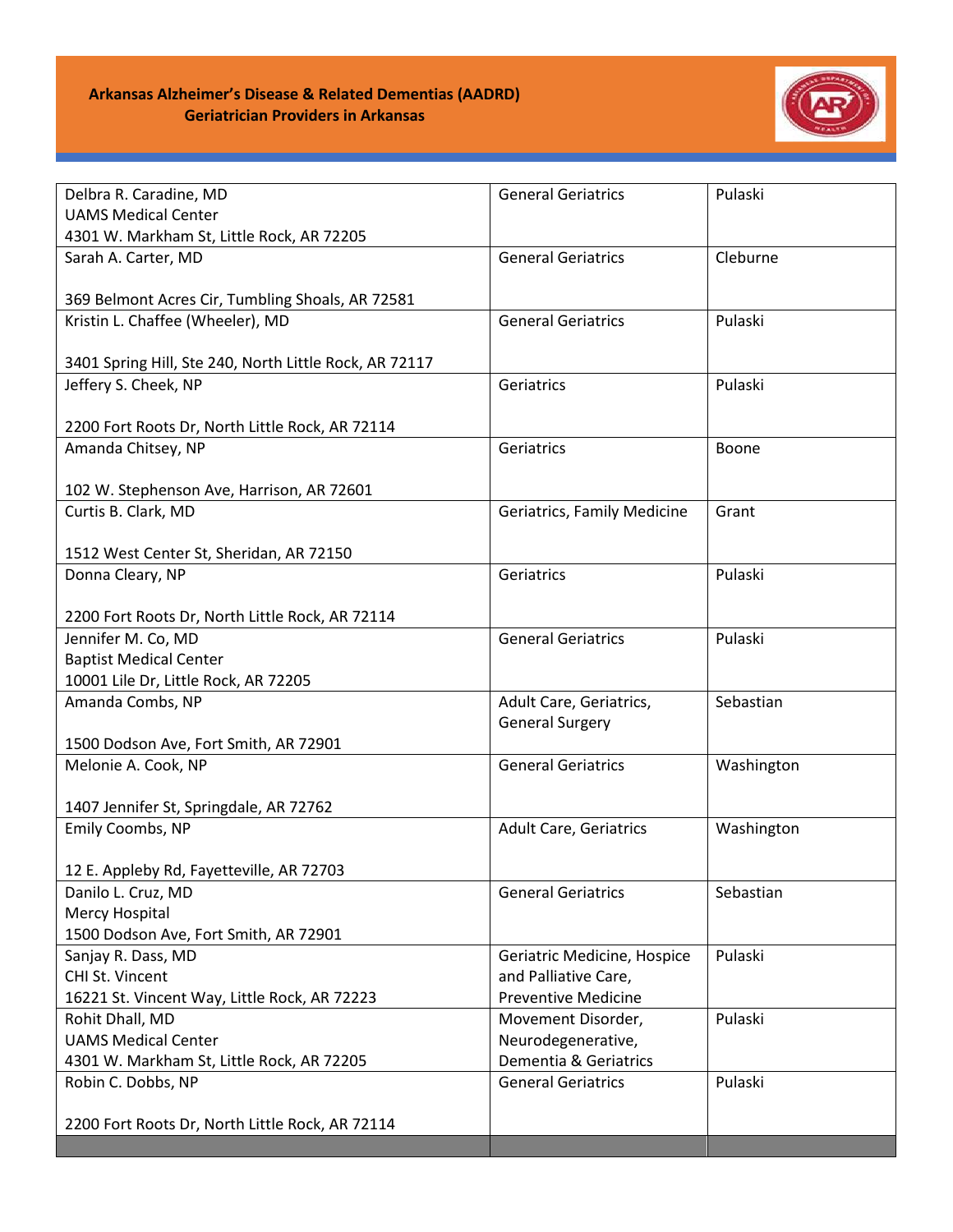## **Arkansas Alzheimer's Disease & Related Dementias (AADRD) Geriatrician Providers in Arkansas**



| Angela F. Dougan (Murray), NP                              | <b>General Geriatrics</b>   | Pulaski    |
|------------------------------------------------------------|-----------------------------|------------|
| 2200 Fort Roots Dr, North Little Rock, AR 72114            |                             |            |
| Thirumal R. Dubbaka, MD                                    | <b>General Geriatrics</b>   | Pulaski    |
|                                                            |                             |            |
| 2 St. Vincent Cir, Little Rock, AR 72205<br>James Dunn, DO | Geriatric Medicine, Hospice | Washington |
|                                                            | and Palliative Care,        |            |
| 4368 E. Churchill Dr, Fayetteville, AR 72701               |                             |            |
| James D. Dye, MD                                           | <b>General Geriatrics</b>   | Greene     |
|                                                            |                             |            |
| 900 W. Kingshighway, Paragould, AR 72450                   |                             |            |
| Walker Dyer, NP                                            | Family Care, Geriatrics,    | Washington |
| Mercy Hospital NW                                          | Neurology, Primary Care     |            |
| 12 E. Appleby Rd, Fayetteville, AR 72703                   |                             |            |
| Lou A. Eads, MD                                            | <b>General Geriatrics</b>   | Pulaski    |
| 4301 W. Markham #738, St, Little Rock, AR 72205            |                             |            |
| Arpana Edala, MD                                           | <b>General Geriatrics</b>   | Pulaski    |
| CHI St. Vincents'                                          |                             |            |
| 2300 Andover Ct, Little Rock, AR 72227                     |                             |            |
| LeighAnn Ellis, NP                                         | Geriatrics                  | Benton     |
|                                                            |                             |            |
| 300 S. Innisfree Cir, Rogers, AR 72758                     |                             |            |
| Elizabeth Estes, NP                                        | Geriatrics                  | Pulaski    |
|                                                            |                             |            |
| 9601 Baptist Health Dr, Ste 750, Little Rock, AR 72205     |                             |            |
| Beth Evans, NP                                             | Geriatrics                  | Pulaski    |
| 21 Bridgeway Drive, North Little Rock, AR 72113            |                             |            |
| Shelly L. Evans, NP                                        | Geriatrics                  | Pulaski    |
| Verterns' Healthcare                                       |                             |            |
| Little Rock, AR 72205                                      |                             |            |
| John Finck, MD                                             | <b>General Geriatrics</b>   | Polk       |
| 209 Morrow St, Mena, AR 71953                              |                             |            |
| Jose A. Fontanilla, MD                                     | <b>General Geriatrics</b>   | Washington |
|                                                            |                             |            |
| 4077 Elm Springs Rd, Springdale, AR                        |                             |            |
| Cecelia H. Fredrich, NP                                    | Geriatrics, Adult Care,     | Washington |
| Veterans' Healthcare                                       | <b>Family Care</b>          |            |
| 180 E. Sunbridge Dr, Fayetteville, AR 72703                |                             |            |
| William Freeman, MD                                        | <b>General Geriatrics</b>   | Faulkner   |
|                                                            |                             |            |
| 600 Club Lane, Conway, AR 72034                            |                             |            |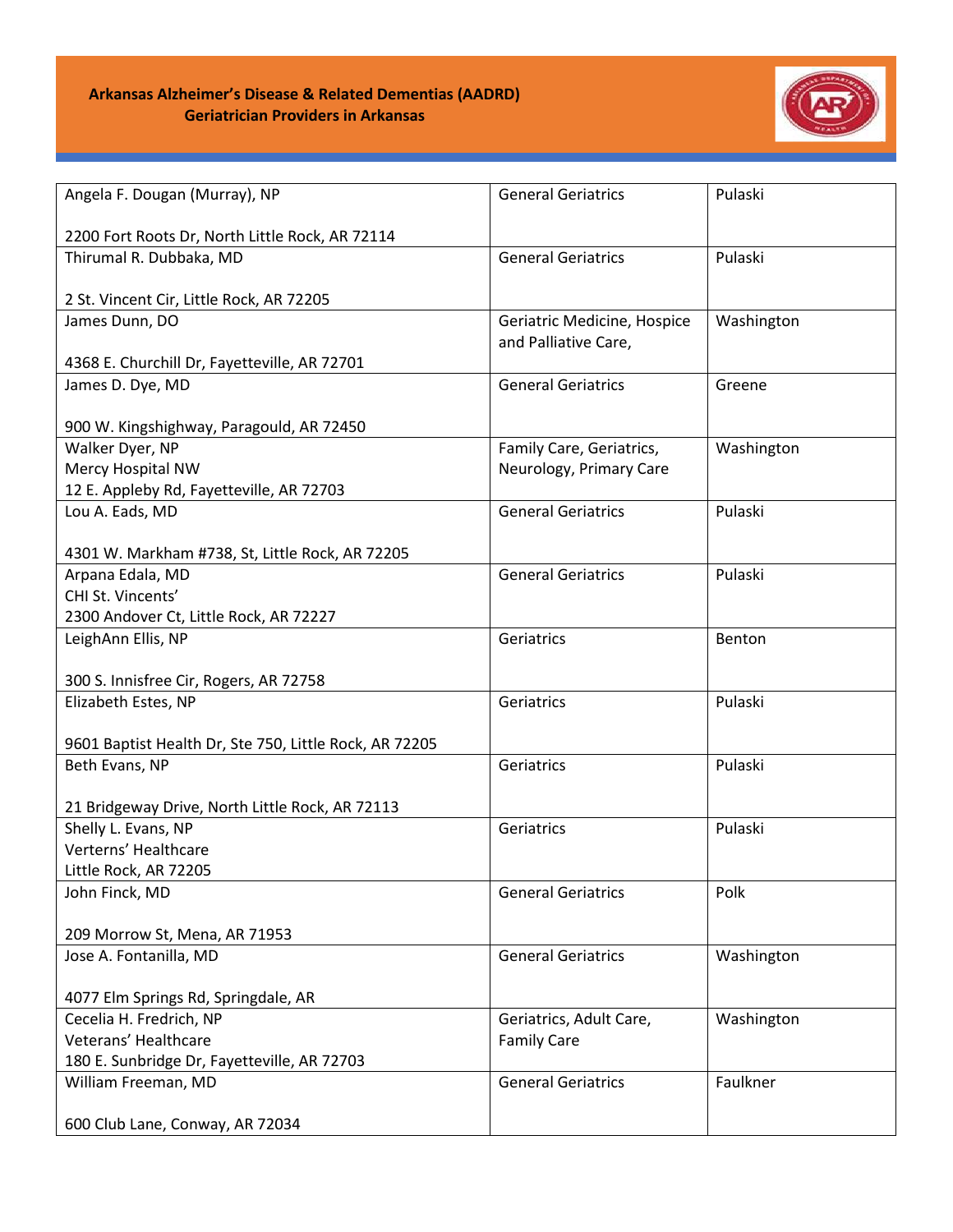

| Jack T. Fendley, MD                                 | Internal Medicine, Geriatric  | Pulaski    |
|-----------------------------------------------------|-------------------------------|------------|
| CHI St. Vincent                                     | Medicine                      |            |
| 3500 Springhill Dr, North Little Rock, AR 72117     |                               |            |
| Koyia L. Figures, MD                                | Geriatrics                    | Crittenden |
| 304 S. Rhodes St, West Memphis, AR 72301            |                               |            |
| Kimberly K. Garner, MD                              | <b>Hospice and Palliative</b> | Pulaski    |
| Veterans' Healthcare                                | Medicine, Dementia            |            |
| 900 S. Shackleford Rd, Little Rock 72211            |                               |            |
| Masil George, MD                                    | <b>Hospice and Palliative</b> | Pulaski    |
| <b>UAMS Medical Center</b>                          | Medicine                      |            |
| 625 Jack Stephens Dr, Little Rock 72205             |                               |            |
| Kelly L. Gilbert, NP                                | Geriatrics                    | Washington |
| UW Medicine-University of Washington Medical Center |                               |            |
| 3211 N. Northhills Blvd, Fayetteville, AR 72703     |                               |            |
| William Golden, MD                                  | <b>General Geriatrics</b>     | Pulaski    |
| <b>UAMS Medical Center</b>                          |                               |            |
| 4110 Outpatient Cir, Little Rock, AR 72205          |                               |            |
| Benny J. Green, MD                                  | Geriatrics                    | Pulaski    |
| <b>Baptist Health Medical Center</b>                |                               |            |
| 14309 Cantrell Rd, Little Rock, AR 72223            |                               |            |
| Kshitji Gupta, MD                                   | <b>General Geriatrics</b>     | Craighead  |
| St. Bernard's Medical Center                        |                               |            |
| 3030 E. Matthew Ave, Jonesboro, AR 72401            |                               |            |
| Benjamin Hall, MD                                   | Geriatrics, Sports Medicine   | Washington |
| Washington Reginal Medical Center                   |                               |            |
| 106 E. Park St, Lincoln, AR 72744                   |                               |            |
| Anam Hameed, MD                                     | Geriatrics, Gastroenterology  | Pulaski    |
|                                                     |                               |            |
| 4301 W. Markham St, #509, Little Rock, AR 72205     |                               |            |
| Cerisse K. Harcourt, NP                             | Geriatrics                    | Pulaski    |
| <b>UAMS Medical Center</b>                          |                               |            |
| 4301 W. Markham St #721-4, Little Rock, AR 72205    |                               |            |
| Antoinette L. Hartman, NP                           | Geriatrics                    | Washington |
| Washington Regional Medical Center                  |                               |            |
| 12 E. Appleby Rd, Fayetteville, AR 72703            |                               |            |
| Thomas E. Harris, MD                                | <b>Hospice and Palliative</b> | Washington |
|                                                     | Medicine                      |            |
| 901 Jones Rd, Springdale, AR 72762                  |                               |            |
| Stanley M. Hatesohl, MD                             | Geriatrics                    | Garland    |
|                                                     |                               |            |
| 410 Ponce de Leon Dr, Hot Springs Village, AR 71909 |                               |            |
| Kimberly A. Havard, NP                              | Geriatrics                    | Pulaski    |
|                                                     |                               |            |
| 4300 W. 7th St, Little Rock, AR 72205               |                               |            |
|                                                     |                               |            |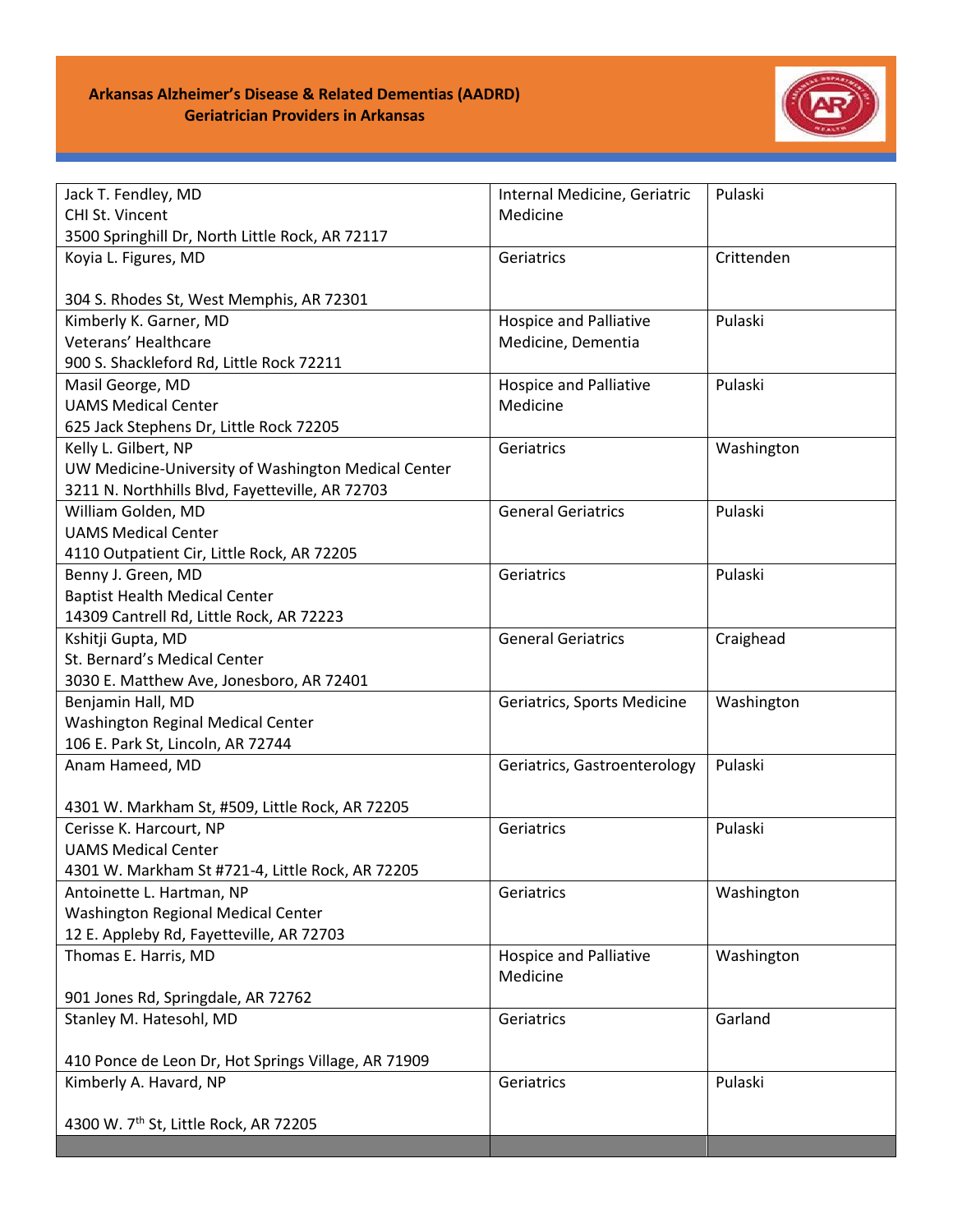

| Garbo W. Hearne, NP                                | Geriatrics                    | Pulaski    |
|----------------------------------------------------|-------------------------------|------------|
| 1001 Wright Ave, Little Rock, AR 72206             |                               |            |
| Sammy D. Helm, MD                                  | <b>General Geriatrics</b>     | Washington |
| Veterans' Healthcare                               |                               |            |
| 1100 N. College Ave, Fayetteville, AR 72703        |                               |            |
| Marie Hendershot, MD                               | Geriatrics                    | Washington |
|                                                    |                               |            |
| 775 E. Douglas St, Prairie Grove, AR 72753         |                               |            |
| Gregory N. Henson, MD                              | Internal Medicine, Geriatrics | Pulaski    |
| <b>Baptist Health Medical Center</b>               |                               |            |
| 3500 Springhill Dr, North Little Rock, AR 72117    |                               |            |
| Tracy M. Holland, NP                               | Geriatrics                    | Craighead  |
| St. Bernard's Medical Center                       |                               |            |
| 300 Carson St, Jonesboro, AR 72401                 |                               |            |
| Jametria Q. Howard-Jones, MD                       | Geriatrics                    | Pulaski    |
|                                                    |                               |            |
| 625 Jack Stephens Dr, Ste 2, Little Rock, AR 72205 |                               |            |
| Rebecca Hulsey, NP                                 | Geriatrics                    | Pulaski    |
|                                                    |                               |            |
| 4301 W. Markham St, Little Rock, AR                |                               |            |
| Amy M. Irwin, MD                                   | <b>General Geriatrics</b>     | Washington |
|                                                    |                               |            |
| 4077 Elm Springs Rd, Springdale, AR 72762          |                               |            |
| Tiffany M. Jackson, NP                             | Geriatrics                    | Washington |
| Washington Regional Medical Center                 |                               |            |
| 12 E. Appleby Dr, Fayetteville, AR 72703           |                               |            |
| Jo James, NP                                       | Geriatrics                    | Pulaski    |
| Veterans' Healthcare                               |                               |            |
| 4300 W. 7th St, Little Rock, AR 72205              |                               |            |
| Holly H. Jennings, MD                              | Internal Medicine, Geriatrics | Sebastian  |
|                                                    |                               |            |
| 1120 Lexington Ave, Fort Smith, AR 72901           |                               |            |
| Larry E. Johnson, MD                               | <b>General Geriatrics</b>     | Pulaski    |
| Veterans' Healthcare                               |                               |            |
| 2200 Fort Roots Dr, North Little Rock, AR 72114    |                               |            |
| 44 Ledgelawn Dr. Little Rock, AR 72212             |                               |            |
| Rebecca K. Johnson, NP                             | Geriatrics                    | Pulaski    |
| Veterans' Healthcare                               |                               |            |
| 4300 W. 7th St, Little Rock, AR 72205              |                               |            |
|                                                    |                               | Crawford   |
| Priscilla J. Johnston, NP                          | Geriatrics                    |            |
| 9217 N. Highway 59, Cedarville, AR 72932           |                               |            |
| James B. Jones, MD                                 | <b>General Geriatrics</b>     | Pope       |
|                                                    |                               |            |
| 3106 W. 2 <sup>nd</sup> Ct, Russellville, AR 72801 |                               |            |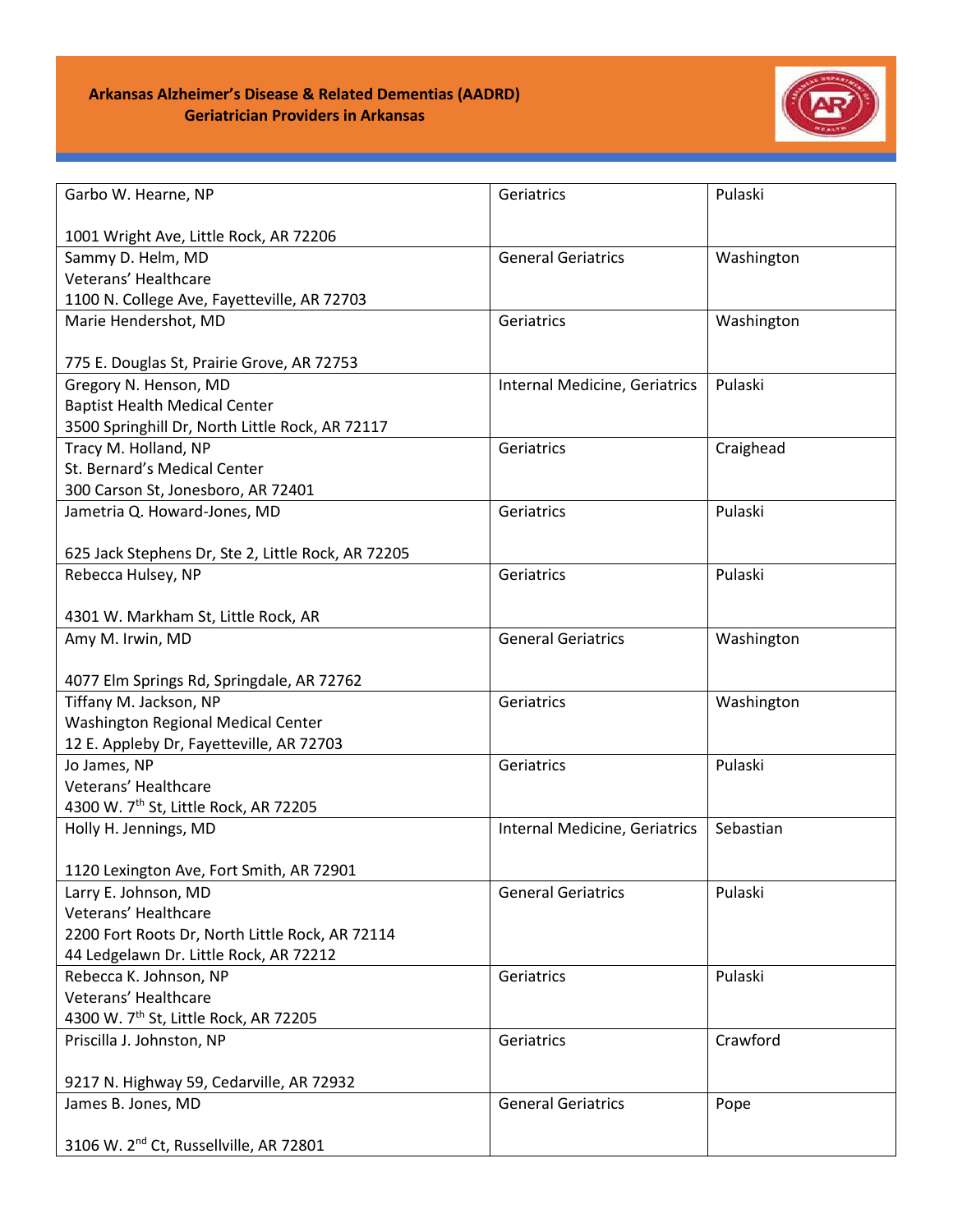

| Joseph V. Jones, MD                                | <b>General Geriatrics</b>     | Mississippi |
|----------------------------------------------------|-------------------------------|-------------|
| 605 N. 2 <sup>nd</sup> St, Blytheville, AR 72315   |                               |             |
| Natalie D. Jordon, MD                              | <b>General Geriatrics</b>     | Union       |
| 715 N. College Ave, El Dorado, AR 71730            |                               |             |
| Michelle D. Joyner, NP                             | Geriatrics                    | White       |
| 398 Honey Hill Loop, Searcy, AR 72143              |                               |             |
| Maria Cristina M. Judit, MD                        | <b>General Geriatrics</b>     | Washington  |
| 4077 Elm Springs Rd, Ste 105, Springdale, AR 72762 |                               |             |
| Oumitana Kajkenova, MD                             | Geriatrics, Hospice and       | Pulaski     |
|                                                    | <b>Palliative Medicine</b>    |             |
| 2300 Andover Ct, Ste 400, Little Rock, AR 72223    |                               |             |
| David A. Kastner, MD                               | Geriatrics                    | Washington  |
| Veterans' Healthcare System                        |                               |             |
| 1100 N. College Ave, Fayetteville, AR 72703        |                               |             |
| Raed N. Khairy, MD                                 | <b>General Geriatrics</b>     | Sebastian   |
| 1001 Towson Ave, Fort Smith, AR 72901              |                               |             |
| Bilquis I, Knot (Bade), MD                         | <b>General Geriatrics</b>     | Benton      |
| 1801 Forest Hills Blvd, Bella Vista, AR 72715      |                               |             |
| Charles R. Klepper, MD                             | <b>General Geriatrics</b>     | Boone       |
| Veterans' Healthcare                               |                               |             |
| 707 N. Main St, Harrison, AR 72601                 |                               |             |
| Maneetha Kodai, MD                                 | <b>General Geriatrics</b>     | Pulaski     |
| <b>UAMS Medical Center</b>                         |                               |             |
| 4301 W. Markham St, Little Rock, AR 72205          |                               |             |
| Melissa Koonce, NP                                 | Geriatrics                    | Cleveland   |
| 4050 Moores Church Rd, Rison, AR 71665             |                               |             |
| Sudheer R. Koyagura, MD                            | <b>General Geriatrics</b>     | Benton      |
|                                                    |                               |             |
| 3000 Medical Center Pkwy, Bentonville, AR 72712    |                               |             |
| Lewis P Krain, MD                                  | <b>General Geriatrics</b>     | Pulaski     |
| Veterans' Healthcare                               |                               |             |
| 2200 Fort Roots Dr, North Little Rock, AR 72114    |                               |             |
| Rob Lavender, MD                                   | <b>General Geriatrics</b>     | Pulaski     |
| <b>UAMS Medical Center</b>                         |                               |             |
| 4110 Outpatient Cir, Little Rock, AR 72205         |                               |             |
| Volha Liakovich, MD                                | Geriatrics, Internal medicine | Craighead   |
| St. Bernard's Medical Center                       |                               |             |
| 225 E. Washington Ave, Jonesboro, AR 72401         |                               |             |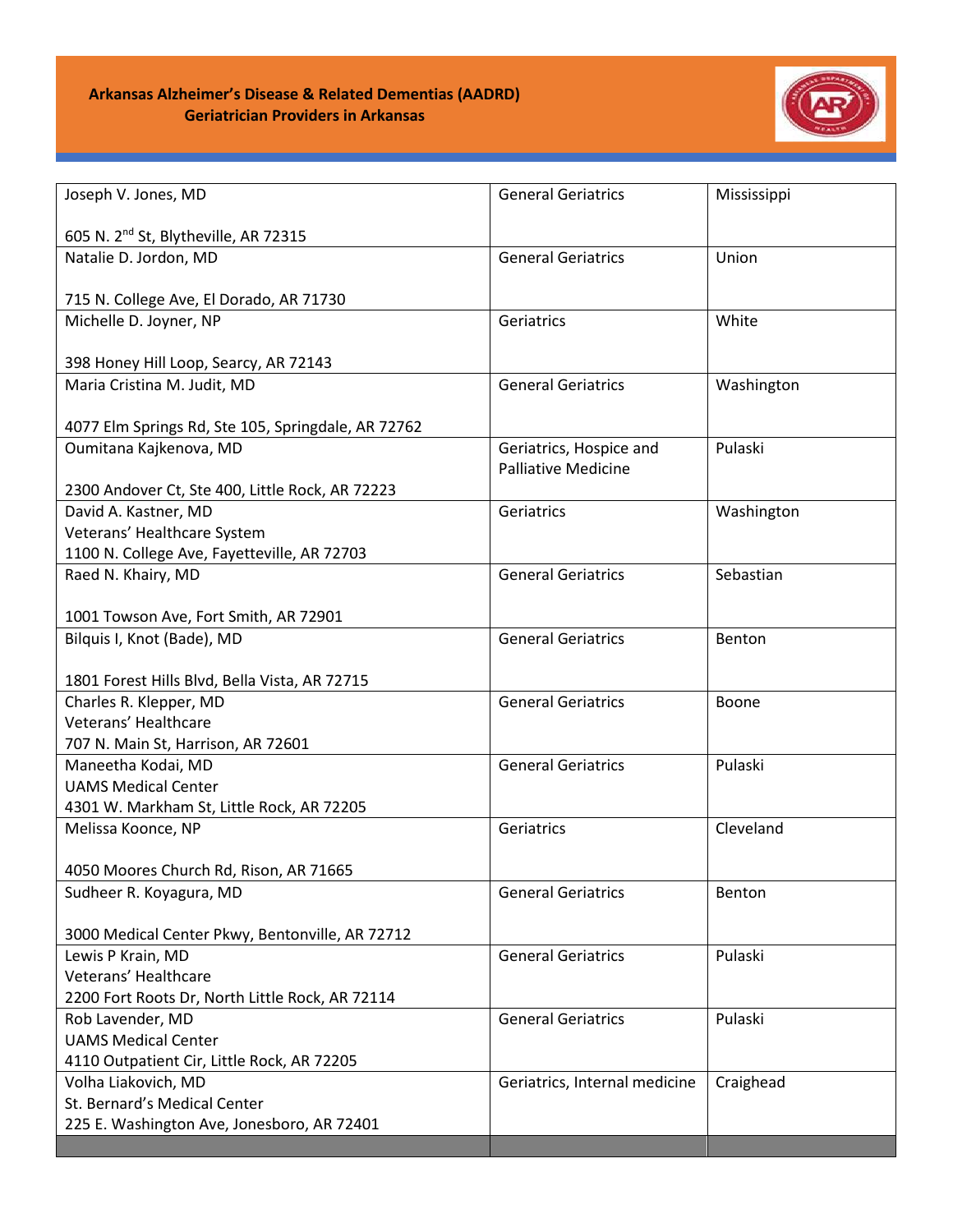

| Pham H. Liem, MD                                       | <b>General Geriatrics</b>          | Pulaski    |
|--------------------------------------------------------|------------------------------------|------------|
| 4301 W. Markham St, Little Rock, AR 72205              |                                    |            |
| James A. Lindsey, MD                                   | <b>General Geriatrics</b>          | Jefferson  |
|                                                        |                                    |            |
| 1222 W. 42 <sup>nd</sup> , Pine Bluff, AR 71603        |                                    |            |
| David D. Liu, MD                                       | <b>General Geriatrics</b>          | Pulaski    |
| CHI St. Vincent's                                      |                                    |            |
| 1 St. Vincent Cir, Little Rock, AR 72205               |                                    |            |
| Alicia M. Lockhart, NP                                 | Geriatrics, Adult Care             | Benton     |
| 2710 S. Rifle Medical Ln, Rogers, AR 72758             |                                    |            |
| Gregory M. Loyd, MD                                    | <b>General Geriatrics</b>          | Pope       |
| Mercy Hospital Fort Smith                              |                                    |            |
| 209 S. Portland Ave, Russellville, AR 72801            |                                    |            |
| Tiffany D. Lucas, NP                                   | <b>General Care, Geriatrics</b>    | Union      |
| <b>Medical Center of South Arkansas</b>                |                                    |            |
| 815 Thompson Ave, El Dorado, AR 71730                  |                                    |            |
| Christina R. Lyon, DO                                  | Geriatrics, Women's Health,        | Pulaski    |
| <b>Baptist Medical Center</b>                          | <b>Sports Medicine</b>             |            |
| 10920 Arnold Dr, Little Rock AFB 72099                 |                                    |            |
| Janet L. Manes, DO                                     | <b>General Geriatrics, Hospice</b> | Pulaski    |
| Veterans' Healthcare                                   | & Palliative Medicine              |            |
| 2200 Fort Roots Dr, North Little Rock, AR 72114        |                                    |            |
| Fredrick A. Martin, MD                                 | <b>Family Medicine, Geriatrics</b> | Washington |
| Washington Regional Medical Center                     |                                    |            |
| 813 Founders Park Dr, Springdale, AR 72762             |                                    |            |
| John R. McAuley, MD                                    | <b>General Geriatrics</b>          | Johnson    |
|                                                        |                                    |            |
| 23 Professional Park Dr, Clarksville, AR 72830         |                                    |            |
| Teresa P. McDonald, NP                                 | Geriatrics                         | Union      |
|                                                        |                                    |            |
| 700 W. Grove St, El Dorado, AR 71730                   |                                    |            |
| Shannon G. McLaughlin, MD                              | <b>General Geriatrics</b>          | Pulaski    |
| Veterans' Healthcare                                   |                                    |            |
| 2200 Fort Roots Dr, North Little Rock, AR 72114        |                                    |            |
| William J. Meek, MD                                    | <b>General Geriatrics</b>          | Pulaski    |
| 1100 N. University Ave, Ste 200, Little Rock, AR 72207 |                                    |            |
| Wagar M. Mehal, MD                                     | <b>General Geriatrics</b>          | Washington |
| Washington Regional Medical Center                     |                                    |            |
| 12 E. Appleby, Fayetteville, AR 72703                  |                                    |            |
| Priya Mendiratta, MD                                   | <b>General Geriatrics</b>          | Pulaski    |
| <b>UAMS Medical Center</b>                             |                                    |            |
| 625 Jack Stephens Dr, Little Rock, AR 72205            |                                    |            |
|                                                        |                                    |            |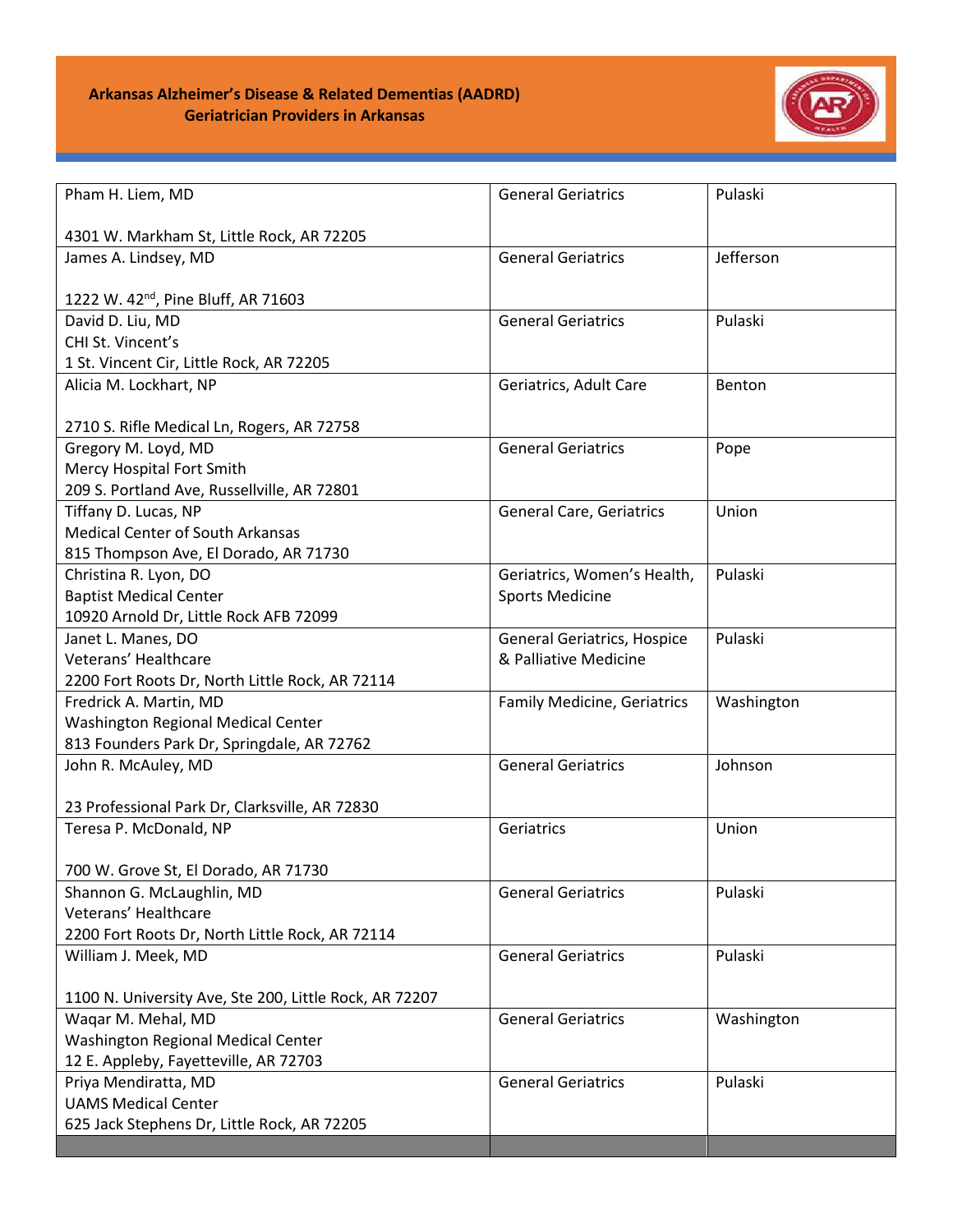

| Ashley Mitchell, NP                               | Geriatrics                    | Pulaski      |
|---------------------------------------------------|-------------------------------|--------------|
|                                                   |                               |              |
| 4301 W. Markham St, Little Rock, AR 72205         |                               |              |
| Dinesh Mittal, MD                                 | <b>General Geriatrics</b>     | Pulaski      |
| 2200 Fort Roots Dr, North Little Rock, AR 72114   |                               |              |
| Roger C. Montgomery, MD                           | <b>General Geriatrics</b>     | Washington   |
| Washington Regional Medical Center                |                               |              |
| 3215 N. Northhills Blvd, Fayetteville, AR 72703   |                               |              |
| Thomas M, Mulligan, MD                            | <b>General Geriatrics</b>     | Craighead    |
| St. Bernard's Medical Center                      |                               |              |
| 303 E. Matthews Ave, Ste 202, Jonesboro, AR 72401 |                               |              |
| Keechia G. Muse (Motes), NP                       | Geriatrics                    | Saline       |
|                                                   |                               |              |
| 106 Hwy 62 W, Salem, AR 72576                     |                               |              |
| Anna Mwenda, NP                                   | Geriatrics                    | Pulaski      |
|                                                   |                               |              |
| 6411 Valley Ranch Dr, Little Rock, AR 72223       |                               |              |
| Bilal Naeem, MD                                   | <b>General Geriatrics</b>     | Benton       |
|                                                   |                               |              |
| 210 S. Thompson St, Bethel Heights, AR 72764      |                               |              |
| Sunitha A. Nair, MD                               | <b>General Geriatrics</b>     | Washington   |
| Veterans' Healthcare System                       |                               |              |
| 1100 N. College Ave, Fayetteville, AR 72703       |                               |              |
| Alexander Navarro, MD                             | Internal Medicine, Geriatrics | Garland      |
|                                                   |                               |              |
| 300 Werner St, Hot Springs, AR 71913              |                               |              |
| Arthur L. Neal, MD                                | <b>General Geriatrics</b>     | Pulaski      |
| 2200 Fort Roots Dr, North Little Rock, AR 72114   |                               |              |
| Gregory W. Neaville, MD                           | Internal Medicine,            | Independence |
| White River Medical Center                        | Geriatrics, Preventive        |              |
| 300 Jennings Ln, Bateville, AR 72501              | Medicine                      |              |
| Arlene U. Nepomuceno, MD                          | <b>Hospice and Palliative</b> | Washington   |
|                                                   | Medicine                      |              |
| 12 E. Appleby Rd, Fayetteville, AR 72703          |                               |              |
| Lerizza D. Nunag, NP                              | Geriatrics                    | Lincoln      |
|                                                   |                               |              |
| 2540 State Hwy 388, Gould, AR 71643               |                               |              |
| Jo L. O'Guinn-Charles, NP                         | Geriatrics                    | Union        |
|                                                   |                               |              |
| 2284 Smackover Hwy, El Dorado, AR 71730           |                               |              |
| Amy L. Overton-McCoy, NP                          | Geriatrics                    | Miller       |
| <b>Wadley Regional Medical Center</b>             |                               |              |
| 4010 Jefferson Ave, Texarkana, AR 71854           |                               |              |
|                                                   |                               |              |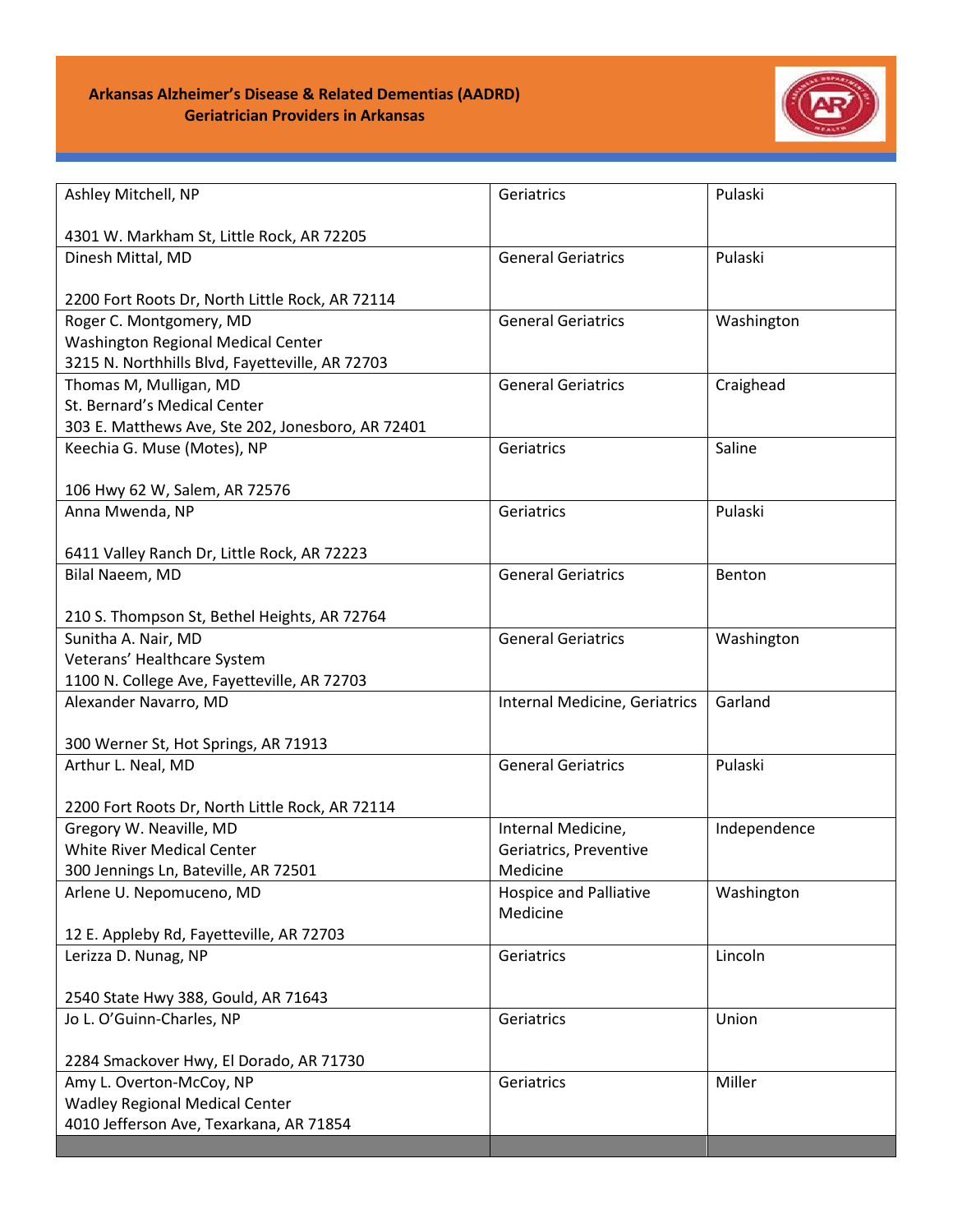

| Burcu Ozdemir, MD                                        | <b>General Geriatrics</b>          | Pulaski       |
|----------------------------------------------------------|------------------------------------|---------------|
| <b>Baptist Health Medical Center</b>                     |                                    |               |
| 3201 Springhill Dr, North Little Rock, AR 72117          |                                    |               |
| Tim Paden, MD                                            | Family Medicine, Geriatrics        | <b>Baxter</b> |
|                                                          |                                    |               |
| 405 Buttercup Dr, Mountain Home, AR 72653                |                                    |               |
| Kalpana P. Pasala, MD                                    | <b>General Geriatrics</b>          | Pulaski       |
|                                                          |                                    |               |
| 2200 Fort Roots Dr, North Little Rock, AR 72114          |                                    |               |
| Prasad Rao K. Padala, MD                                 | <b>General Geriatrics</b>          | Pulaski       |
| Veterans' Healthcare System                              |                                    |               |
| 2200 Fort Roots Dr, North Little Rock, AR 72114          |                                    |               |
| Lorena A. Padilla, NP                                    | Geriatrics                         | Washington    |
|                                                          |                                    |               |
| 3003 Napa Ln, Springdale, AR                             |                                    |               |
| Tulika Pandey, MD                                        | <b>General Geriatrics</b>          | Pulaski       |
|                                                          |                                    |               |
| 2 St. Vincent Cir, Little Rock, AR 72205                 |                                    |               |
| Rebecca A. Parham, NP                                    | Geriatrics                         | Lonoke        |
| 1450 Plafan Rd, Carlisle, AR 72024                       |                                    |               |
| Anna J. Passmore, NP                                     | Geriatrics                         | White         |
|                                                          |                                    |               |
| 601 Dripping Springs Rd, Judsonia, AR 72081              |                                    |               |
| Payal Patel, MD                                          | <b>Family Medicine, Geriatrics</b> | Yell          |
| 200 N. 3rd St, Dardanelle, AR 72834                      |                                    |               |
| Olive A. Phillips, NP                                    | Geriatrics                         | Pulaski       |
| Veterans' Healthcare System                              |                                    |               |
| 1400 Fort Roots Dr, North Little Rock, AR 72114          |                                    |               |
| Elizabeth Pierre, NP                                     | Geriatrics                         | Pulaski       |
|                                                          |                                    |               |
| 2200 Fort Roots Dr, North Little Rock, AR 72114          |                                    |               |
| Jamie Pillert, NP                                        | Geriatrics                         | Pulaski       |
|                                                          |                                    |               |
| 4300 W, 7 <sup>th</sup> St, Little Rock, AR 72205        |                                    |               |
| Veronica A. Pinto Miranda, MD                            | <b>General Geriatrics</b>          | Pulaski       |
| <b>UAMS Medical Center</b>                               |                                    |               |
| 625 Jack Stephens Rd, Little Rock, AR 72205              |                                    |               |
| Paula M. Podrazik, MD                                    | Geriatrics, Hospice &              | Pulaski       |
|                                                          | Palliative Medicine, Internal      |               |
| 3201 Springhill Dr, Ste 200, North Little Rock, AR 72117 | Medicine                           |               |
| Cathy L. Powers, MD                                      | <b>General Geriatrics</b>          | Pulaski       |
|                                                          |                                    |               |
| 4300 W. 7th St, Little Rock, AR 72205                    |                                    |               |
|                                                          |                                    |               |
|                                                          |                                    |               |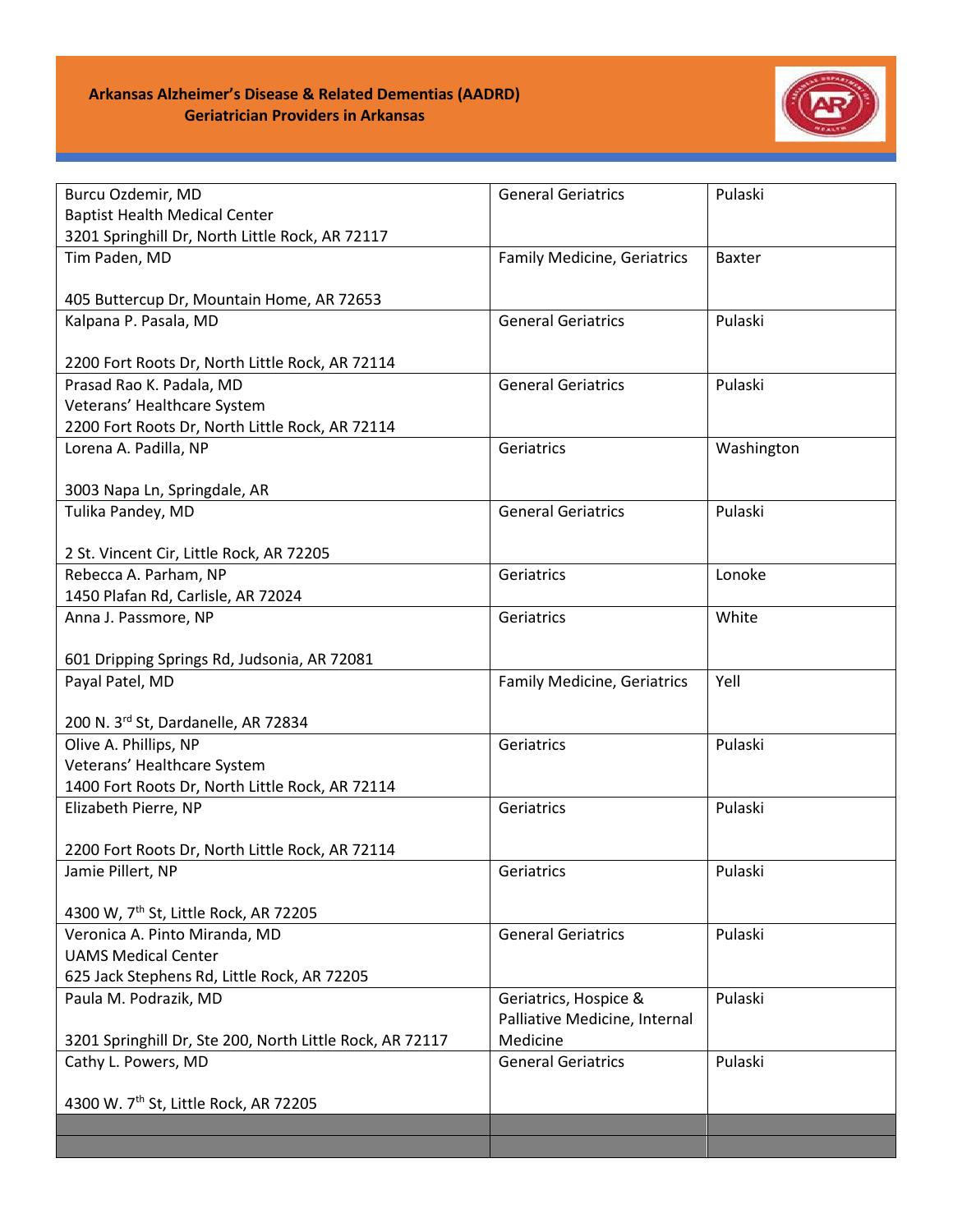

| Felicia Prince, NP                                   | Geriatrics                         | Miller     |
|------------------------------------------------------|------------------------------------|------------|
| 300 E. 6 <sup>th</sup> St, Texarkana, AR 71854       |                                    |            |
| Priya Priyambada, MD                                 | <b>General Geriatrics</b>          | Pulaski    |
| <b>UAMS Medical Center</b>                           |                                    |            |
| 625 Jack Stephens Dr, Little Rock, AR 72205          |                                    |            |
| Deborah R. Reynolds, NP                              | Geriatrics                         | Sebastian  |
|                                                      |                                    |            |
| 1900 Malvern Ave, Central City, AR 71901             |                                    |            |
| Ramona L. Rhodes, MD                                 | <b>General Geriatrics</b>          | Pulaski    |
|                                                      |                                    |            |
| 2200 Fort Roots Dr (3J), North Little Rock, AR 72114 |                                    |            |
| Courtney Riddle, NP                                  | <b>Adult Care, Geriatrics</b>      | Columbia   |
| Magnolia Regional Medical Center                     |                                    |            |
| 2642 N. Dudney Rd, Magnolia, AR 71753                |                                    |            |
| Ann Riggs, MD                                        | <b>General Geriatrics</b>          | Pulaski    |
| <b>Baptist Medical Center</b>                        |                                    |            |
| 3201 Springhill Dr, North Little Rock, AR 72117      |                                    |            |
| Katherine A. Robertson (Smith), NP                   | <b>General Care, Geriatrics</b>    | Miller     |
| <b>Wadley Regional Medical Center</b>                |                                    |            |
| 1307 Trinity Blvd., Texarkana, AR 71854              |                                    |            |
| Ferdinand Roda, MD                                   | <b>Family Medicine, Geriatrics</b> | Garland    |
|                                                      |                                    |            |
| 1900 Malvern Ave, Hot Springs, AR 71901              |                                    |            |
| Candance L. Rolston, NP                              | Geriatrics                         | Pulaski    |
| <b>UAMS Medical Center</b>                           |                                    |            |
| 629 Jack Stephens Dr, Little Rock, AR 72205          |                                    |            |
| Raluca C. Rosca-Sichitiu, MD                         | <b>General Geriatrics</b>          | Craighead  |
| St. Bernard's Medical Center                         |                                    |            |
| 303 E. Matthews Ave, Ste 202, Jonesboro, AR 72401    |                                    |            |
| Evgueni Roudachevski, DO                             | <b>General Geriatrics</b>          | Pulaski    |
| <b>Baptist Medical Center</b>                        |                                    |            |
| 11912 Kanis Rd, Little Rock, AR 72211                |                                    |            |
| James S. Salmon, MD                                  | Internal Medicine, Geriatrics      | Washington |
| <b>Washington Regional Medical Center</b>            |                                    |            |
| 3344 N. Futrall Dr, Fayetteville, AR 72703           |                                    |            |
| Joseph D. Sarnicki, DO                               | <b>General Geriatrics</b>          | Calhoun    |
| <b>Medical Center of South Arkansas</b>              |                                    |            |
| 402 Lee St, Hampton, AR 71744                        |                                    |            |
| Kenneth M. Sauer, MD                                 | <b>Hospice and Palliative</b>      | Pulaski    |
| CHI St. Vincent                                      | Medicine                           |            |
| 3500 Springhill Dr, North Little Rock, AR 72117      |                                    |            |
| Frank R. Schwartz, MD                                | Internal Medicine, Geriatrics      | Craighead  |
| St. Bernard's Medical Center                         |                                    |            |
| 225 E. Jackson Ave, Jonesboro, AR 72401              |                                    |            |
|                                                      |                                    |            |
|                                                      |                                    |            |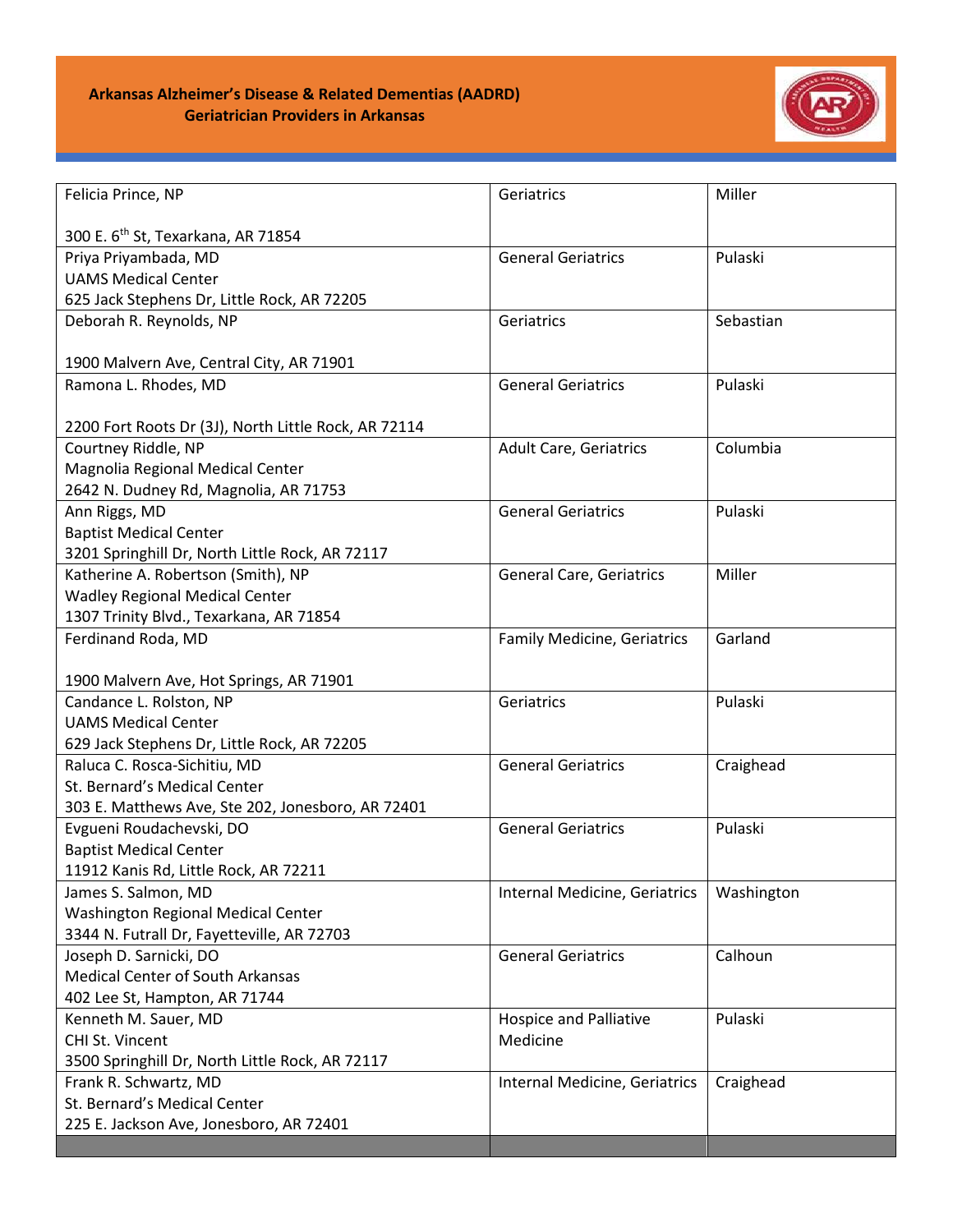

| Burshra Shah, MD                                    | <b>General Geriatrics</b>     | Pulaski    |
|-----------------------------------------------------|-------------------------------|------------|
| CHI St. Vincent                                     |                               |            |
| 516 S. Rodney Parham Rd, Little Rock, AR 72205      |                               |            |
| Muhammad Y. Shajaat, MD                             | <b>General Geriatrics</b>     | Pulaski    |
| Veterans' Healthcare System                         |                               |            |
| 7481 Warden Rd, North Little Rock, AR 72120         |                               |            |
| Kristen Shealy, MD                                  | Internal Medicine, Geriatrics | Pulaski    |
| <b>UAMS Medical Center</b>                          |                               |            |
| 4110 Outpatient Cir, Little Rock, AR 72205          |                               |            |
| Mary T. Shinn, MD                                   | <b>General Geriatrics</b>     | Washington |
| Washington Regional Medical Center                  |                               |            |
| 12 E. Appleby Rd, Fayetteville, AR 72703            |                               |            |
| Randy J. Shinn, MD                                  | <b>General Geriatrics</b>     | Washington |
| Washington Regional Medical Center                  |                               |            |
| 12 E. Appleby Rd, Fayetteville, AR 72703            |                               |            |
| Humza F. Siddigi, MD                                | <b>General Geriatrics</b>     | Pulaski    |
| <b>UAMS Medical Center</b>                          |                               |            |
| 625 Jack Stephens Dr, Little Rock, AR 72205         |                               |            |
| Theresa M. Sikole, NP                               | Geriatrics                    | Pulaski    |
| Veteran's Healthcare System                         |                               |            |
| 2200 Fort Roots Dr, North Little Rock, AR 72114     |                               |            |
| Timothy S. Simmons, MD                              | <b>General Geriatrics</b>     | Pulaski    |
|                                                     |                               |            |
| 16 Deauville Cir, Little Rock, AR 72223             |                               |            |
| Marquitta Smith, NP                                 | Geriatrics                    | Pulaski    |
|                                                     |                               |            |
| 200 River Market Dr, Little Rock, AR 72201          |                               |            |
| Susan J. Smithwick, NP                              | Geriatrics                    | Pulaski    |
|                                                     |                               |            |
| 4301 W. Markham St, Little Rock, AR 72205           |                               |            |
| Stephen Snyder, MD                                  | <b>General Geriatrics</b>     | Pulaski    |
| <b>Baptist Health Medical Center</b>                |                               |            |
| 11321 Interstate 30, Little Rock, AR 72209          |                               |            |
| Stephen C. Sorsby, MD                               | Geriatrics, Occupational      | Pulaski    |
| <b>UAMS Medical Center</b>                          |                               |            |
| Jack Stephens Dr, Little Rock, AR 72205             |                               |            |
| Alisa Spellmann, NP                                 | Geriatrics                    | Pulaski    |
| <b>Baptist Health Medical Center</b>                |                               |            |
| 4301 W. Markham St #748, Little Rock, AR 72205      |                               |            |
| Alisa Spellmann, NP                                 | Geriatrics                    | Pulaski    |
| <b>Baptist Health Medical Center</b>                |                               |            |
| 2401 John Ashley Drive, North Little Rock, AR 72114 |                               |            |
| Rosemary P. Spring, NP                              | Geriatrics                    | Sebastian  |
|                                                     |                               |            |
| 12300 Hwy 71 S, Fort Smith, AR 72916                |                               |            |
|                                                     |                               |            |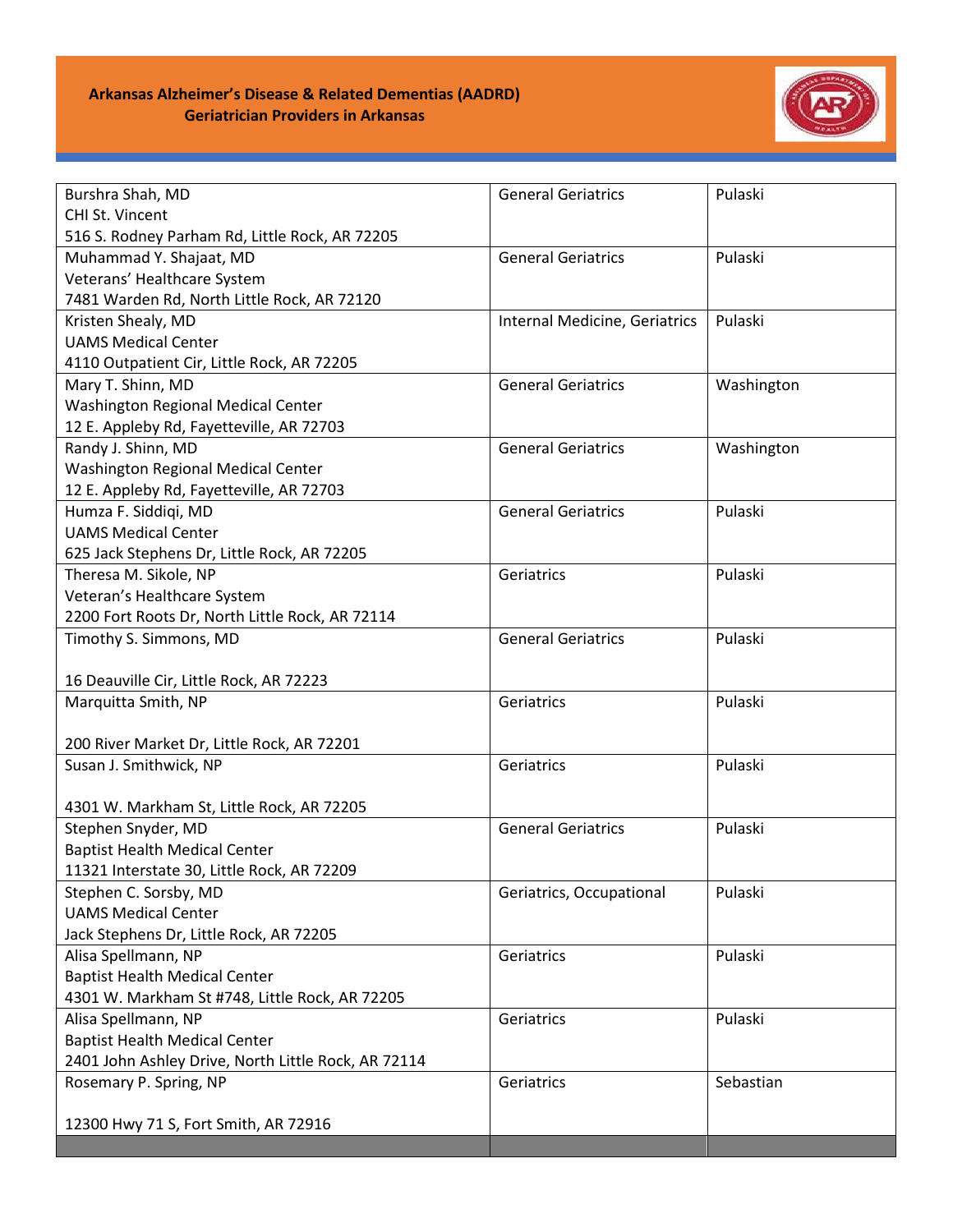

| Joe H. Stallings, MD                                                             | <b>General Geriatrics</b> | Craighead  |
|----------------------------------------------------------------------------------|---------------------------|------------|
| St. Bernard's Medical Center                                                     |                           |            |
| 311 E. Matthew Ave, Jonesboro, AR 71753                                          |                           |            |
| Robert L. Stanley, MD                                                            | Internal Medicine,        | Pulaski    |
| <b>Baptist Health Medical Center</b>                                             | Nephrology, Geriatrics    |            |
| 3500 Springhill Dr, North Little Rock, AR 72117                                  |                           |            |
| Jessica J. Stone (Westfall), NP                                                  | Geriatrics                | Columbia   |
| Magnolia Regional Medical Center                                                 |                           |            |
| 26 Warnock Springs, Magnolia, AR                                                 |                           |            |
| Virginia L. Strickland, NP                                                       | Geriatrics                | Garland    |
|                                                                                  |                           |            |
| 120 Pittman Rd, Hot Springs, AR 71913                                            |                           |            |
| Kristie Stringer, NP                                                             | Geriatrics                | Pulaski    |
|                                                                                  |                           |            |
| 11001 Executive Center Dr, Ste 200, Little Rock, AR 72211                        |                           |            |
| Jerry B. Stringfellow, MD                                                        | <b>General Geriatrics</b> | Miller     |
| Christus St. Michael Health Center                                               |                           |            |
| 3417 U of A Way, Texarkana, AR 71854                                             |                           |            |
| Dennis H. Sullivan, MD                                                           | <b>General Geriatrics</b> | Pulaski    |
|                                                                                  |                           |            |
| 4300 W. 7 <sup>th</sup> St, Little Rock, AR 72205                                |                           |            |
| Alyson N. Sweitzer, NP                                                           | Geriatrics                | Benton     |
| Mercy Hospital Northwest                                                         |                           |            |
| 2708 S. Rifle Medical Ln, Ste 200, Rogers, AR 72758                              |                           |            |
| Janice L. Taylor, NP                                                             | Geriatrics                | Pulaski    |
| <b>UAMS Medical Center</b>                                                       |                           |            |
| 9601 Baptist Health Dr, Little Rock, AR 72205<br>Margaret H. Taylor (Hoglan), MD | <b>General Geriatrics</b> |            |
|                                                                                  |                           | Washington |
| 248 Napa Dr, Fayetteville, AR 72703                                              |                           |            |
| Jill S. Thomas (Washam), NP                                                      | Geriatrics                | Pulaski    |
|                                                                                  |                           |            |
| 629 Jack Stephens Dr, Little Rock, AR 72205                                      |                           |            |
| A Thompson, MD                                                                   | Geriatrics                | Pulaski    |
| Veteran's Healthcare System                                                      |                           |            |
| 4301 W. Markham St #738, Little Rock, AR 72205                                   |                           |            |
| Phil Thompson, DO                                                                | Geriatrics, Addiction     | Pulaski    |
|                                                                                  |                           |            |
| 4300 W 7th St, Little Rock, AR 72205                                             |                           |            |
| Claudia M. Tolleson, MD                                                          | <b>General Geriatrics</b> | Pulaski    |
|                                                                                  |                           |            |
| 14300 Chenal Pkwy, Little Rock, AR 72211                                         |                           |            |
| Ruthann M. Tucker, NP                                                            | Geriatrics                | Carroll    |
|                                                                                  |                           |            |
| 161 Hillcrest Rd, Eureka Springs, AR 72631                                       |                           |            |
|                                                                                  |                           |            |